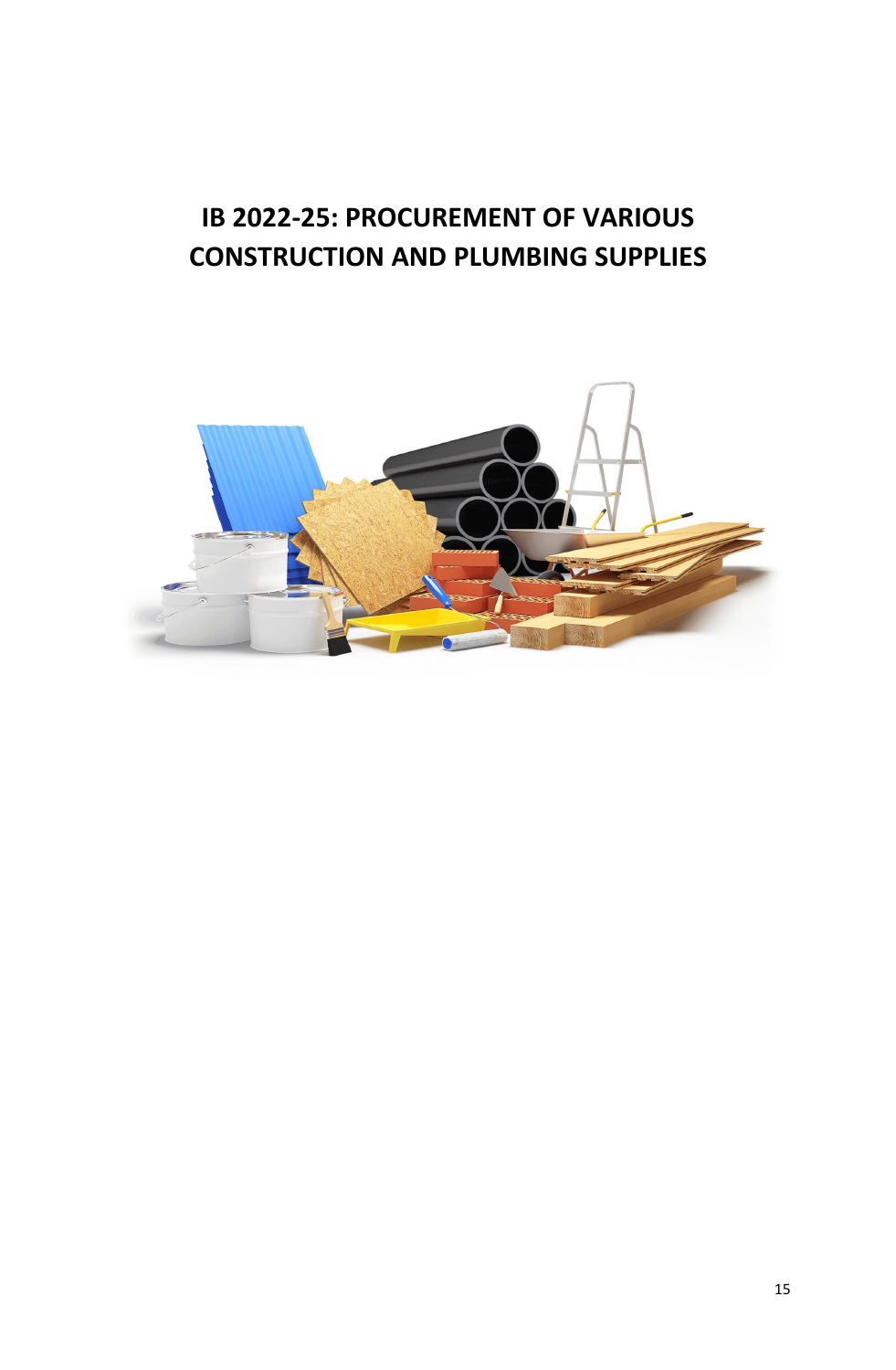| <b>ITEM</b>    | <b>SPECIFICATION</b>                                                           | <b>STATEMENT OF COMPLIANCE</b>                                                                                                                                                                                                                                                                                                                                                                                                                                                                                                                                                                                                                                                                                                                                                                                                                                                                                                                                                                                                                                                                                                          |
|----------------|--------------------------------------------------------------------------------|-----------------------------------------------------------------------------------------------------------------------------------------------------------------------------------------------------------------------------------------------------------------------------------------------------------------------------------------------------------------------------------------------------------------------------------------------------------------------------------------------------------------------------------------------------------------------------------------------------------------------------------------------------------------------------------------------------------------------------------------------------------------------------------------------------------------------------------------------------------------------------------------------------------------------------------------------------------------------------------------------------------------------------------------------------------------------------------------------------------------------------------------|
|                |                                                                                | [Bidders must state here either "Comply" or "Not<br>Comply" against each of the individual parameters of<br>each Specification stating the corresponding<br>performance parameter of the equipment offered.<br>Statements of "Comply" or "Not Comply" must be<br>supported by evidence in a Bidders Bid and cross-<br>referenced to that evidence. Evidence shall be in the<br>form of manufacturer's un-amended sales literature,<br>unconditional statements of specification and<br>compliance issued by the manufacturer, samples,<br>independent test data etc., as appropriate. A statement<br>that is not supported by evidence or is subsequently<br>found to be contradicted by the evidence presented will<br>render the Bid under evaluation liable for rejection. A<br>statement either in the Bidder's statement of compliance<br>or the supporting evidence that is found to be false<br>either during Bid evaluation, post-qualification or the<br>execution of the Contract may be regarded as fraudulent<br>and render the Bidder or supplier liable for prosecution<br>subject to the applicable laws and issuances.] |
| 1              | Adhesive cement                                                                |                                                                                                                                                                                                                                                                                                                                                                                                                                                                                                                                                                                                                                                                                                                                                                                                                                                                                                                                                                                                                                                                                                                                         |
| $\overline{2}$ | Angle valve, $1/2$ " x $1/2$ "                                                 |                                                                                                                                                                                                                                                                                                                                                                                                                                                                                                                                                                                                                                                                                                                                                                                                                                                                                                                                                                                                                                                                                                                                         |
| $\mathbf{3}$   | Bidet spray stainless, toilet rinse set w/<br>wall mounted holder & 1.5 m hose |                                                                                                                                                                                                                                                                                                                                                                                                                                                                                                                                                                                                                                                                                                                                                                                                                                                                                                                                                                                                                                                                                                                                         |
| 4              | Blind rivets, 1/2" x 1"                                                        |                                                                                                                                                                                                                                                                                                                                                                                                                                                                                                                                                                                                                                                                                                                                                                                                                                                                                                                                                                                                                                                                                                                                         |
| 5              | Box type gutter, .6 m, 24", pre painted G.I                                    |                                                                                                                                                                                                                                                                                                                                                                                                                                                                                                                                                                                                                                                                                                                                                                                                                                                                                                                                                                                                                                                                                                                                         |
| 6              | Ceramic sink 16" x 12" w/ complete fittings<br>includes faucet, counter top    |                                                                                                                                                                                                                                                                                                                                                                                                                                                                                                                                                                                                                                                                                                                                                                                                                                                                                                                                                                                                                                                                                                                                         |
| $\overline{7}$ | Ceramic sink, 12" x 24", w/ complete<br>fittings                               |                                                                                                                                                                                                                                                                                                                                                                                                                                                                                                                                                                                                                                                                                                                                                                                                                                                                                                                                                                                                                                                                                                                                         |
| 8              | Ceramic urinal, flush type w/ complete<br>fittings, standard                   |                                                                                                                                                                                                                                                                                                                                                                                                                                                                                                                                                                                                                                                                                                                                                                                                                                                                                                                                                                                                                                                                                                                                         |
| 9              | CHB, 4"                                                                        |                                                                                                                                                                                                                                                                                                                                                                                                                                                                                                                                                                                                                                                                                                                                                                                                                                                                                                                                                                                                                                                                                                                                         |
| 10             | Clear glass, 1/4" x 3' x 6'                                                    |                                                                                                                                                                                                                                                                                                                                                                                                                                                                                                                                                                                                                                                                                                                                                                                                                                                                                                                                                                                                                                                                                                                                         |
| 11             | Clear glass, 1/4" x 4' x 8'                                                    |                                                                                                                                                                                                                                                                                                                                                                                                                                                                                                                                                                                                                                                                                                                                                                                                                                                                                                                                                                                                                                                                                                                                         |
| 12             | Corrugated G.I sheet, .06 m x 12', pre-<br>painted green                       |                                                                                                                                                                                                                                                                                                                                                                                                                                                                                                                                                                                                                                                                                                                                                                                                                                                                                                                                                                                                                                                                                                                                         |
| 13             | Crushed gravel, 3/4"                                                           |                                                                                                                                                                                                                                                                                                                                                                                                                                                                                                                                                                                                                                                                                                                                                                                                                                                                                                                                                                                                                                                                                                                                         |
| 14             | Crushed sand                                                                   |                                                                                                                                                                                                                                                                                                                                                                                                                                                                                                                                                                                                                                                                                                                                                                                                                                                                                                                                                                                                                                                                                                                                         |
| 15             | CWN, 1"                                                                        |                                                                                                                                                                                                                                                                                                                                                                                                                                                                                                                                                                                                                                                                                                                                                                                                                                                                                                                                                                                                                                                                                                                                         |
| 16             | CWN 2 1/2"                                                                     |                                                                                                                                                                                                                                                                                                                                                                                                                                                                                                                                                                                                                                                                                                                                                                                                                                                                                                                                                                                                                                                                                                                                         |
| 17             | <b>CWN, 3"</b>                                                                 |                                                                                                                                                                                                                                                                                                                                                                                                                                                                                                                                                                                                                                                                                                                                                                                                                                                                                                                                                                                                                                                                                                                                         |
| 18             | Cylindrical hinges, 1"x3", stainless                                           |                                                                                                                                                                                                                                                                                                                                                                                                                                                                                                                                                                                                                                                                                                                                                                                                                                                                                                                                                                                                                                                                                                                                         |
| 19             | Door knob, brass plated, twist lock, heavy<br>duty                             |                                                                                                                                                                                                                                                                                                                                                                                                                                                                                                                                                                                                                                                                                                                                                                                                                                                                                                                                                                                                                                                                                                                                         |

## **TECHNICAL SPECIFICATIONS**

 $\mathbf{r}$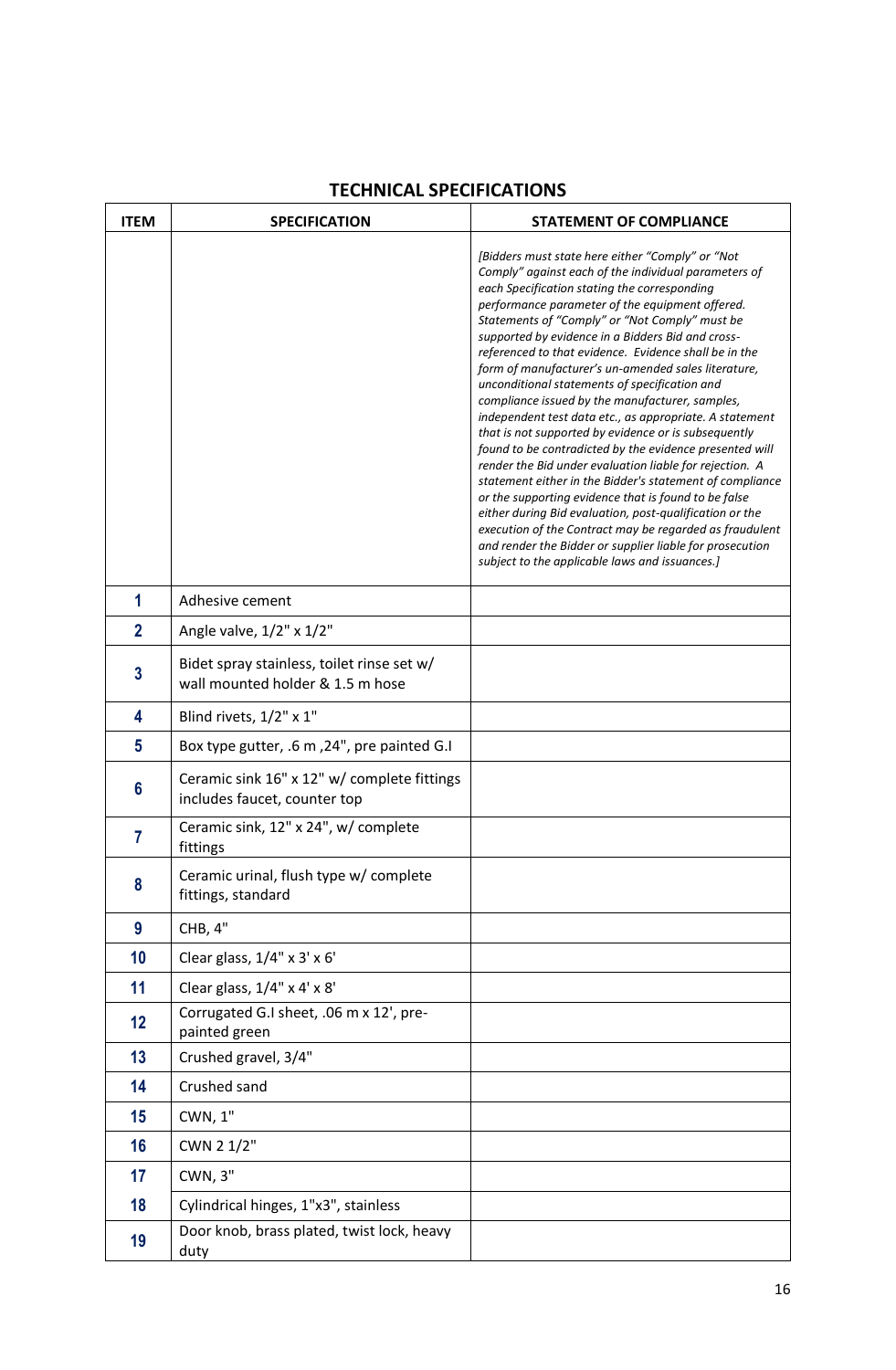| 20 | Double wheel rollers, steel, heavy duty                 |  |
|----|---------------------------------------------------------|--|
| 21 | Elastomeric sealant                                     |  |
| 22 | Finishing nails 1"                                      |  |
| 23 | Flat wall enamel                                        |  |
| 24 | Flexible hose, 1/2" x 1/2"                              |  |
| 25 | Floor tiles, .40 x .40, dirty white                     |  |
| 26 | Floor tiles, .60 m x .60 m, dirty white                 |  |
| 27 | Floor tiles, .60 m x .60 m, plain design,<br>white      |  |
| 28 | Floor tiles, .60 m x .60m, light brown                  |  |
| 29 | G.I corrugated sheet, .6mm x 12', pre<br>painted, green |  |
| 30 | G.I elbow, 1/2"                                         |  |
| 31 | G.I flashing, .6 m, 24", pre painted G.I                |  |
| 32 | G.I gutter, 6", design                                  |  |
| 33 | G.I pipe, 1", s.40                                      |  |
| 34 | G.I pipe, 1/2", S40                                     |  |
| 35 | G.I tee, 1/2"                                           |  |
| 36 | G.I tie wire, #16                                       |  |
| 37 | G.I union, $1/2$ "                                      |  |
| 38 | Grinding disc, 4"                                       |  |
| 39 | Hinges, 3" x 3", heavy duty                             |  |
| 40 | Hinges, Brass plated 4"x4", loose pin,<br>heavy duty    |  |
| 41 | Imported pine lumber, s4s, 2"x2"x12'                    |  |
| 42 | Imported pine lumber, s4s, 2"x3"x12'                    |  |
| 43 | Imported pine lumber, 2"x3"x 10'                        |  |
| 44 | Imported pine lumber, 1" x 6" x 12'                     |  |
| 45 | Imported pine lumber, 2" x 2" x 10'                     |  |
| 46 | Imported pine lumber, 2" x 3" x 8'                      |  |
| 47 | Imported pine lumber, 2" x 4" x 12'                     |  |
| 48 | Imported pine lumber, 2" x 6" x 12'                     |  |
| 49 | Imported pine lumber, 2" x3" x 12'                      |  |
| 50 | Marine Plywood, 1/4" x 4' x 8'                          |  |
| 51 | Mini rib metal wall panel, .6 mm x 1 mm x<br>6 m        |  |
| 52 | Mountain stone boulders                                 |  |
| 53 | Paint black QDE                                         |  |
| 54 | Paint brush 1 1/2", long bristle                        |  |
| 55 | Paint brush, 1", long bristle                           |  |
| 56 | Paint brush, 3", long bristles, HD                      |  |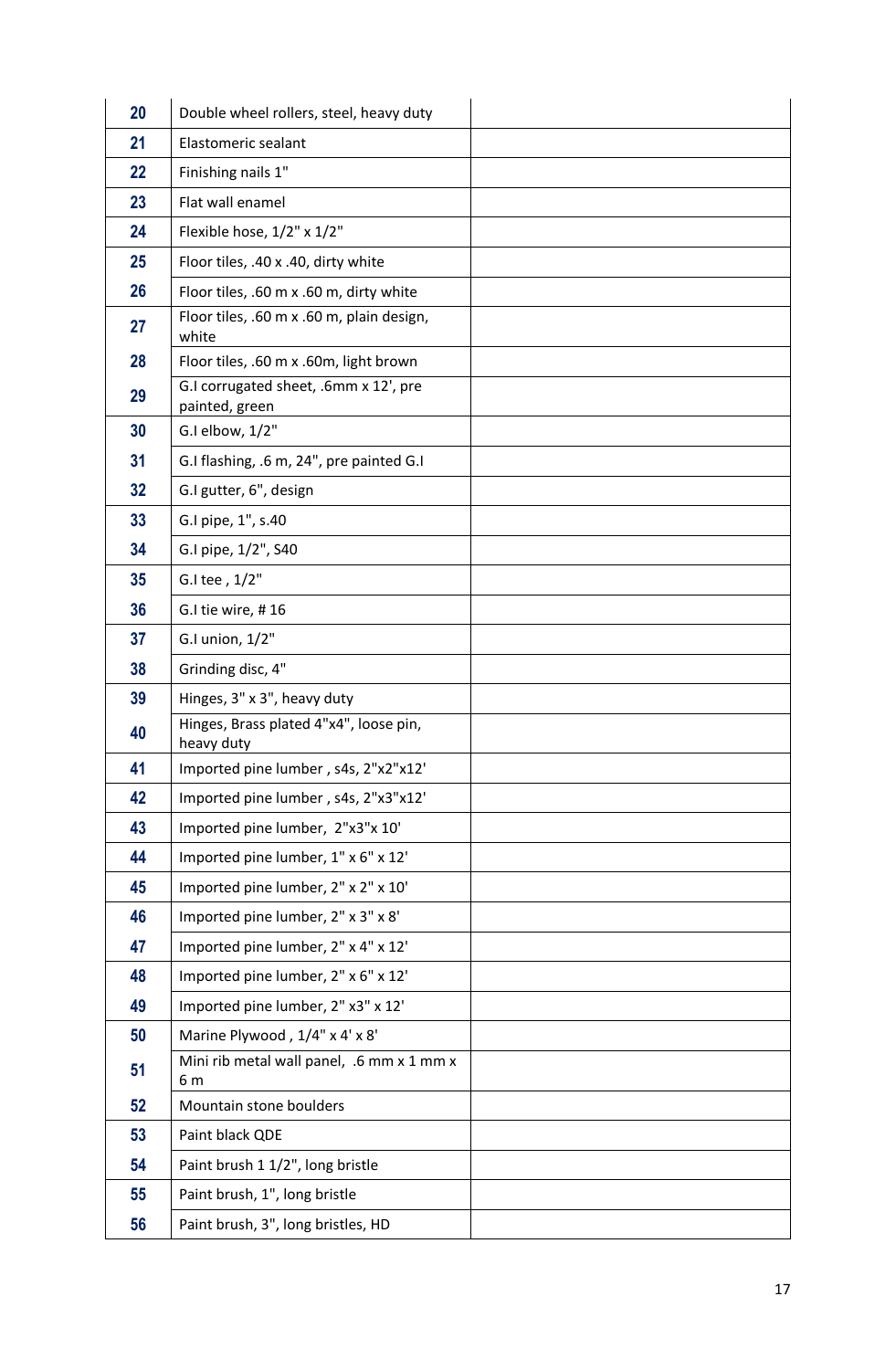| 57 | Paint brush, 4", long bristles, HD                  |  |
|----|-----------------------------------------------------|--|
| 58 | Paint Choco brown, QDE                              |  |
| 59 | Paint flat wall enamel                              |  |
| 60 | Paint oxide primer, red                             |  |
| 61 | Paint QDE, black                                    |  |
| 62 | Paint QDE, choco brown                              |  |
| 63 | Paint QDE, Ivory                                    |  |
| 64 | Paint roller foam, 4"                               |  |
| 65 | Paint roller foam, 7"                               |  |
| 66 | Paint roller w/ pan, 7" acrylic                     |  |
| 67 | Paint roller, 4", plastic handle, w/ pan<br>acrylic |  |
| 68 | Paint roller, 7" plastic handle, w/ pan             |  |
| 69 | Paint roof guard, Baguio green                      |  |
| 70 | Paint semi gloss latex bone, ivory                  |  |
| 71 | Paint semi gloss latex, choco brown                 |  |
| 72 | Paint thinner                                       |  |
| 73 | Paint white QDE                                     |  |
| 74 | Pipe stainless, 1/4" thickness, 20'                 |  |
| 75 | Plywood marine, 1/4" x 4' x 8'                      |  |
| 76 | Portland cement                                     |  |
| 77 | Putty knife, 5"                                     |  |
| 78 | PVC elbow, 2" x 90                                  |  |
| 79 | PVC elbow, 3", orange                               |  |
| 80 | PVC elbow, 4" x 90                                  |  |
| 81 | PVC pipe, 2"                                        |  |
| 82 | PVC pipe, 3" s-1000, orange                         |  |
| 83 | PVC pipe, 4"                                        |  |
| 84 | PVC solvent                                         |  |
| 85 | PVC solvent cement, 100 cc                          |  |
| 86 | PVC solvent cement, 500cc                           |  |
| 87 | PVC tee, 2"                                         |  |
| 88 | PVC tee, 4"                                         |  |
| 89 | QDE paint, black                                    |  |
| 90 | QDE, white                                          |  |
| 91 | Red oxide paint, red                                |  |
| 92 | River sand                                          |  |
| 93 | RSB, 10 mm, standard                                |  |
| 94 | RSB, 12 mm, standard                                |  |